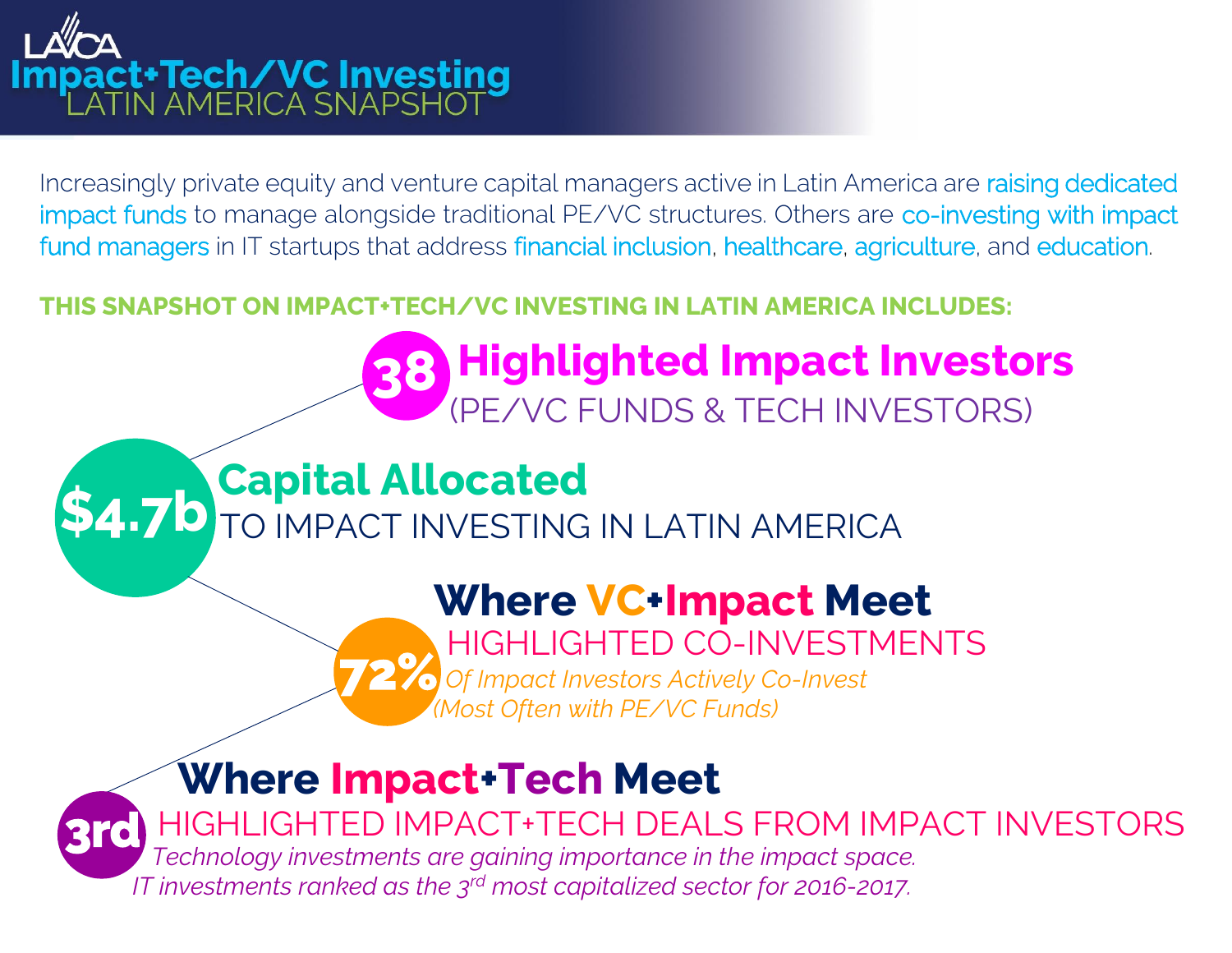## **38 Highlighted Impact Investors**<br>**38** PEAVO FUNDS & TEOH INVESTORS\* PE/VC FUNDS & TECH INVESTORS\*

*\*Highlighted participants from the 2018 ANDE/LAVCA Survey, including PE/VC investors managing or raising impact funds, as well as foundations and impact investors backing tech startups.* 

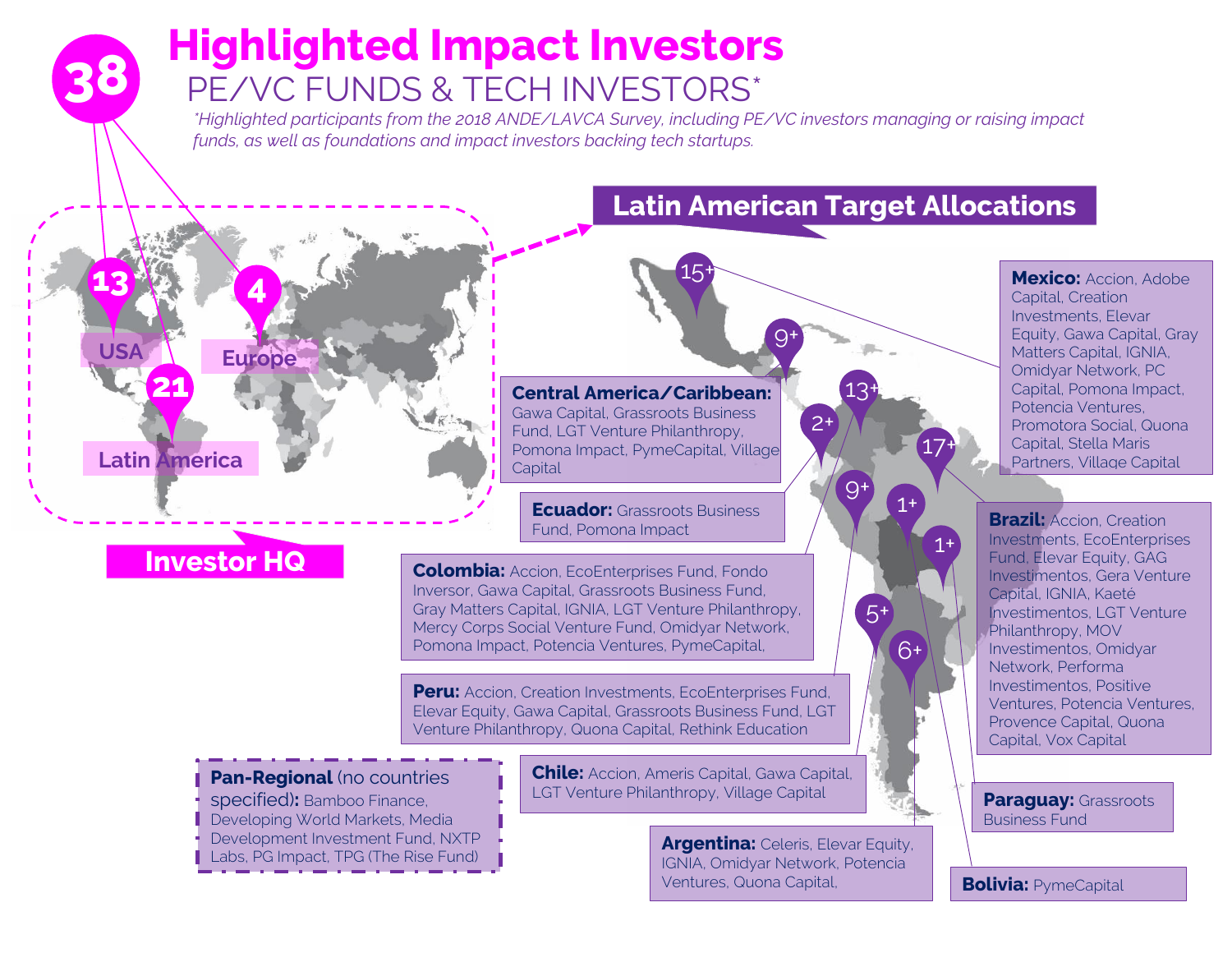

Impact capital deployed by local Latin American investors doubled from US\$95m over 2014-15 to US\$193m in 2016-17.

- $\checkmark$  Latin American family offices and high net worth individuals are backing impact funds as LPs and investing directly into social enterprises.
- ✓ Mexico's Grupo Bimbo teamed with Fondo de Fondos and Sonen Capital on a regional impact fund targeting US\$150m.
- ✓ Corporate investors including Coca-Cola, American Express, BBVA, Scotiabank, and Itau are allocating capital to financial inclusion through fintech startups.
- ✓ Multilateral Investment Fund (MIF) committed US\$5m in NXTP Lab's Impact Investing Fund for Latin American IT social enterprises.

#### LATIN AMERICAN CAPITAL GLOBAL CAPITAL FOR LATIN AMERICA

 commitments from other types of investors: 2018 saw the closing of the largest impact fund ever raised, and new

- ✓ PE giant TPG secured US\$2b for The Rise Fund and made its debut LatAm investment in Digital House, an Argentinean EdTech startup.
- ✓ Switzerland's Partners Group launched PG Impact Investing; the new fund backed Shared-X, an agribusiness company based in Peru.
- ✓ Ford Foundation's Mission Investments committed to deploying US\$1b in impact over the next decade across the US and emerging markets including Latin America.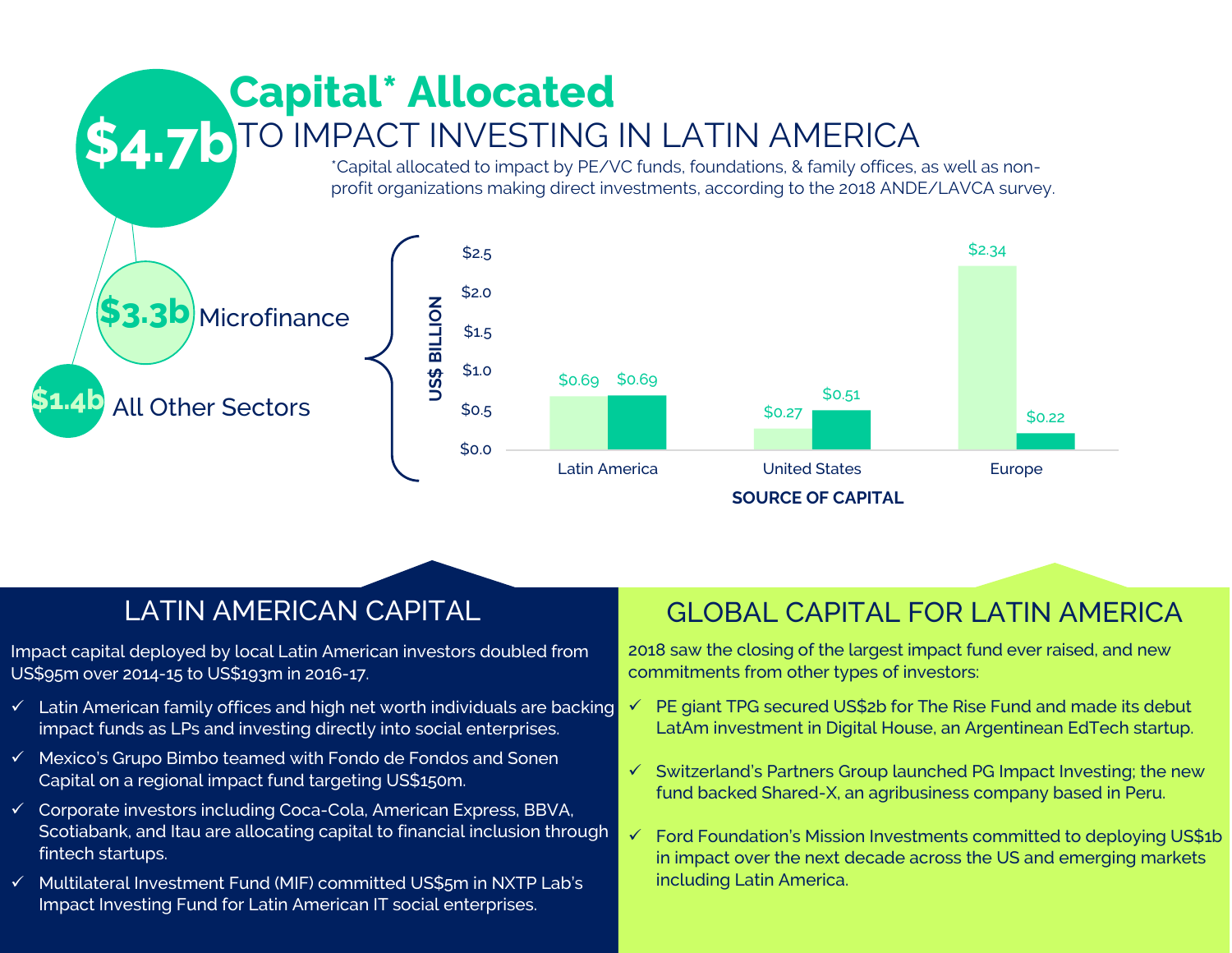## **Where VC+Impact Meet** HIGHLIGHTED CO-INVESTMENTS



| <b>DATE</b>                            | <b>IMPACT</b><br><b>INVESTOR(S)</b>                               | PE/VC/CORPORATE CO-<br><b>INVESTOR(S)</b>                                                                                                                                                           | <b>COMPANY</b>                   | <b>COUNTRY</b> | <b>STAGE</b>           | <b>SECTOR</b>       | <b>DEAL DESCRIPTION</b>                                                                                                                                                                                                                                                                                                                                                                                                                                                                                                                                                                    |
|----------------------------------------|-------------------------------------------------------------------|-----------------------------------------------------------------------------------------------------------------------------------------------------------------------------------------------------|----------------------------------|----------------|------------------------|---------------------|--------------------------------------------------------------------------------------------------------------------------------------------------------------------------------------------------------------------------------------------------------------------------------------------------------------------------------------------------------------------------------------------------------------------------------------------------------------------------------------------------------------------------------------------------------------------------------------------|
| Aug-17                                 | Promotora<br><b>Social Mexico</b>                                 | <b>VARIV Capital, Capital Invent,</b><br><b>Dila Capital, Gentera</b>                                                                                                                               | <b>Aliada</b>                    | Mexico         | <b>Early Stage</b>     | Marketplace         | Promotora Social Mexico led a Series A investment in Mexican residential and office cleaning services<br>platform Aliada, with participation from VARIV Capital, Capital Invent, Dila Capital, and Gentera's<br>innovation arm, Fiinlab                                                                                                                                                                                                                                                                                                                                                    |
| Aug-17                                 | <b>IGNIA Partners</b>                                             | <b>ILIVP, Soldiers Field Angels,</b><br><b>ocial Capital</b>                                                                                                                                        | <b>APLI</b>                      | Mexico         | <b>Early Stage</b>     | Marketplace         | ALLVP led an investment round in Mexican startup Apli, with participation from IGNIA, Soldiers Field<br>Angels, and Social Capital. Apli connects workers with flexible job opportunities.                                                                                                                                                                                                                                                                                                                                                                                                 |
| Sep-17                                 | <b>Bamboo</b><br><b>Capital</b>                                   | <b>FC, Kaszek Ventures, Ribbit</b><br>Capital, Rise Capital                                                                                                                                         | <b>ComparaOnline</b>             | Chile          | <b>Expansion Stage</b> | Fintech*            | Bamboo Capital, the IFC, KaszeK Ventures, Ribbit Capital, and Rise Capital made a Series C investment<br>in ComparaOnline, a price comparison site for insurance and financial services in Latin America.                                                                                                                                                                                                                                                                                                                                                                                  |
| Jun-16<br>Feb-17<br>$Dec-17$<br>Apr-18 | <b>Quona Capital</b>                                              | Redpoint eventures, IFC,<br><b>Endeavor Catalyst, Naspers</b><br>intech, Vostok Emerging<br><b>Finance, Amadeus Capital</b><br>Partners, Santander<br>nnoVentures, KasZek<br>entures, QED Investors | <b>Creditas</b>                  | <b>Brazil</b>  | <b>Expansion Stage</b> | <b>Fintech*</b>     | Jun/2016: KaszeK Ventures, Redpoint e.ventures and Quona Capital made a series A investment in<br>Creditas, a Brazilian online lending platform. Feb/2017: The IFC led a Series B investment with Naspers<br>Fintech joining, alongside existing investors. <b>Dec/2017:</b> KaszeK Ventures, QED Investors, Quona Capital,<br>and Endeavor Catalyst joined Vostok Emerging Finance in Creditas' Series C investment round.<br>Apr/2018: Vostok Emerging Finance led an investment round with new investors Amadeus Capital<br>Partners and Santander Innoventures and existing investors. |
| Jan-17                                 | <b>Accion</b>                                                     | Mountain Nazca                                                                                                                                                                                      | <b>Destacame</b>                 | Chile          | Seed/Incubator         | <b>Fintech*</b>     | Accion led an investment round in Chilean-based alternative credit scoring startup Destacame, with<br>participation from Mountain Nazca.                                                                                                                                                                                                                                                                                                                                                                                                                                                   |
| $Dec-17$                               | <b>TPG (The Rise</b><br><b>Fund), Omidyar</b><br>Network          | aszek Ventures, Endeavor<br><b>Catalyst</b>                                                                                                                                                         | <b>Digital House</b>             | Argentina      | <b>Early Stage</b>     | Edtech              | TPG's The Rise Fund led an investment in Argentina-based coding school Digital House. Endeavor<br>Catalyst, Omidyar Network, and previous investor KaszeK Ventures, also participated.                                                                                                                                                                                                                                                                                                                                                                                                     |
| Mar-16                                 | <b>LGT</b>                                                        | <b>KasZek Ventures</b>                                                                                                                                                                              | <b>Dr. Consulta</b>              | <b>Brazil</b>  | <b>Early Stage</b>     | Healthtech          | KaszeK Ventures and LGT invested in Dr. Consulta, a network of physical clinics in Brazil offering top<br>quality healthcare at an affordable price.                                                                                                                                                                                                                                                                                                                                                                                                                                       |
| $Oct-17$                               | <b>Omidyar</b><br><b>Network</b>                                  | <b>/ostok Emerging Finance,</b><br>Ribbit Capital, QED Investors,<br><b>FC, Endeavor Catalyst</b>                                                                                                   | <b>GuiaBolso</b>                 | <b>Brazil</b>  | <b>Expansion Stage</b> | <b>Fintech*</b>     | Vostok Emerging Finance led an investment in GuiaBolso, a mobile personal finance service, with<br>participation from Ribbit Capital, QED Investors, the IFC, Endeavor Catalyst, and Omidyar Network.                                                                                                                                                                                                                                                                                                                                                                                      |
| <b>Nov-17</b>                          | Promotora<br>Social Mexico                                        | Dila Capital, Social,<br>Social+Capital, Stella Maris                                                                                                                                               | <b>Kinedu</b>                    | Mexico         | Seed/Incubator         | Edtech              | Dila Capital, Promotora Social Mexico, and Social+Capital made a seed investment in Kinedu, a Mexican<br>content platform for childhood development, with participation from previous investor Stella Maris.                                                                                                                                                                                                                                                                                                                                                                               |
| May-16<br>$Oct-17$<br>$Jun-18$         | <b>Quona Capital</b><br><b>ccion</b>                              | <b>QED Investors, Kaszek</b><br>entures, Jaquar Ventures,<br><b>FC., Vostok Emerging Finance</b>                                                                                                    | <b>Konfio</b>                    | Mexico         | <b>Early Stage</b>     | <b>Fintech*</b>     | May/2016: Quona Capital led an investment round in Mexico's online lending platform Konfio along<br>with QED Investors, KaszeK Ventures, and Jaguar Ventures <b>. Oct/2017:</b> The IFC led a Series B<br>investment with existing investors QED Investors, KaszeK Ventures, Jaguar Ventures, and Quona<br>Capital. Accion Venture Lab made a follow-on investment in the round. Jun/2018: Vostok Emerging<br>Finance led a Series C investment in Konfio with participation from existing investors.                                                                                      |
|                                        | Quona Capital<br>May-18 <b>Omidyar</b><br><b>Network</b>          | nonashees, Propel Venture<br>Partners, Tera, Yellow<br><b>Ventures</b>                                                                                                                              | <b>Neon</b><br><b>Pagamentos</b> | <b>Brazil</b>  | <b>Early Stage</b>     | Fintech*            | monashees, Quona Capital, and Propel Venture Partners led a Series A investment in Brazilian<br>fintech Neon Pagamentos, a digital bank, with participation from Omidyar Network, Tera, and Yellow<br>Ventures.                                                                                                                                                                                                                                                                                                                                                                            |
| Apr-18                                 | <b>Vox Capital</b>                                                | e.bricks                                                                                                                                                                                            | Sanar                            | <b>Brazil</b>  | <b>Early Stage</b>     | Edtech              | e.Bricks Ventures and Vox Capital made a Series A investment in Sanar, a Brazilian edtech startup<br>designing customized online training for careers in healthcare.                                                                                                                                                                                                                                                                                                                                                                                                                       |
| $Sep-17$                               | <b>Elevar Equity,</b><br><b>IGNIA Partners</b><br><b>Partners</b> | <b>CaszeK Ventures, NXTP Labs,</b><br><b>J</b> Labs                                                                                                                                                 | <b>Tienda Nube</b>               | Argentina      | <b>Early Stage</b>     |                     | Elevar Equity led a Series B investment round in SaaS startup Tienda Nube, which provides e-<br>e-commerce commerce solutions for entrepreneurs and SMEs in Latin America, with participation from IGNIA,<br>KaszeK Ventures, NXTP Labs, and FJ Labs.                                                                                                                                                                                                                                                                                                                                      |
| Apr-18                                 | Oikocredit.<br><b>Accion Venture</b><br>ab                        | <b>CasZek Ventures, QED</b><br>nvestors, Agrega Partners                                                                                                                                            | <b>Tienda Pago</b>               | Peru           | <b>Early Stage</b>     | <b>Fintech*</b>     | KaszeK Ventures led a Series A investment in Tienda Pago, a provider of short-term working capital for<br>small businesses in Mexico and Peru, with participation from new investors QED Investors and<br>Oikocredit. Follow-on investments were completed by Accion Venture Lab and Agrega Partners.                                                                                                                                                                                                                                                                                      |
|                                        | May-18 Ameris Capital                                             | <b>CP</b> Inovacion                                                                                                                                                                                 | <b>TriCiclos</b>                 | Colombia       | <b>Early Stage</b>     | Waste<br>Management | FCP Innovacion SP, the corporate venture fund of Colombian utility EPM, led an investment round<br>in TriCiclos, a Chilean recycling and sustainability B Corp, with participation from Ameris Capital.                                                                                                                                                                                                                                                                                                                                                                                    |
|                                        |                                                                   | Mar-18 IGNIA Partners ALLVP, American Express                                                                                                                                                       | <b>Visor</b>                     | Mexico         | <b>Early Stage</b>     | <b>Fintech*</b>     | IGNIA Partners led an undisclosed investment in Mexico's Visor, a digital platform providing lending<br>solutions to SMEs. ALLVP and American Express Ventures also participated in the funding round.                                                                                                                                                                                                                                                                                                                                                                                     |

\*In 2017, **fintech was the most active sector** for VC investment, according to LAVCA Industry Data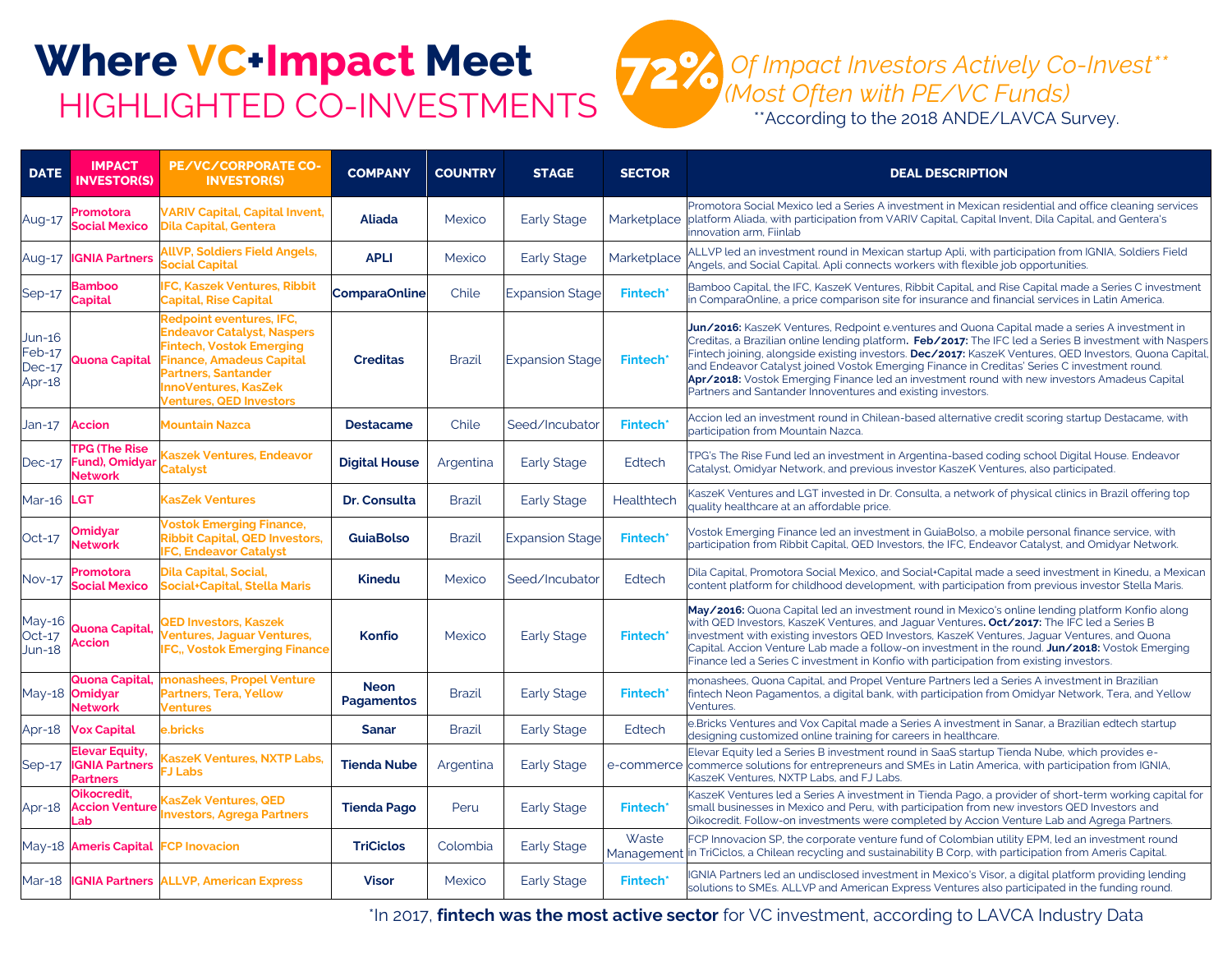### **Where Impact+Tech Meet**  HIGHLIGHTED IMPACT+TECH DEALS

**3rd**  *Technology investments are gaining importance in the impact space. For 2016-2017, IT investments ranked as the 3rd most capitalized sector\*\*.* \*\*According to the 2018 ANDE/LAVCA Survey.

**DATE IMPACT**<br>**INVESTOR(S) INVESTOR(S) COMPANY COUNTRY STAGE SECTOR DEAL DESCRIPTION** Mar-16 **Elevar Equity, IGNIA Afluenta Argentina** Early Stage **Fintech**<sup>\*</sup> Afluenta connects lenders and borrowers over its secure and user-friendly platform, providing accessible consumer credit loans. <sup>2016</sup> **Promotora Social Mexico Arbol Financiero** Mexico Early Stage **Fintech\*** Arbol Financiero is an online platform that allows borrowers to apply to several financial institutions at the same time with a single application form, increasing the chances that the borrower will receive credit approval. Aug-16 **Gray Matters Capital Aulas AMiGAS** Colombia Early Stage Edtech Aulas AMIGAS is a Colombian edtech startup offering affordable technologies to schools to better engage teachers with students. Jul-17 **Vox Capital Avante** Brazil Expansion Stage **Fintech\*** Avante is a Brazilian startup offering microcredit and mobile point of sale to micro-entrepreneurs in over 1,100 Brazilian cities. May-17 **Omidyar Network Colab.re Colab.re Colab.re Early Stage** Civictech Colab.re is a Brazil-based civictech platform that aims to enhance governments' ability to engage with and respond to citizens. Sep-16 **Elevar Equity Credijusto** Mexico Early Stage **Fintech**\* Credijusto provides credit to the underserved small and medium enterprise (SME) market in Mexico. Apr-17 **Quona Capital DunasPlus** Brazil Expansion Stage **Fintech\*** Dunasplus is a provider of non-bank financing to SMEs in Brazil. It provides short-term working-capital financing through purchasing receivables. May-16 **Performa Investimentos Enalta Brazil Brazil Expansion Stage Agtech** Enalta provides monitoring solutions for agribusiness processes. Enalta connects devices and software embedded in agricultural machinery to a data intelligence platform in the cloud. Oct-17 **Pomona Impact ePesos Mexico** Early Stage **Fintech**\* ePesos is a mobile payment startup offering revolving credit lines to SMEs that operate without an account with a major bank. Nov-16 **IGNIA Sr. Pago** Mexico Expansion Stage **Fintech\*** Sr. Pago is an electronic payments platform with a unique focus on the unbanked market. The startup's mobile POS (mPOS) system enables both banked and unbanked merchants to accept payments with credit and debit cards. Apr-17 **Omidyar Network Suyo** Colombia Early Stage Proptech Suyo is a public benefit corporation that leverages modern technology to formalize real property rights for low-income families. 2016 **MOV Investimentos Tuneduc** Brazil Expansion Stage Edtech Tuneduc uses big data to offer innovative tools to student performance analysis, allowing public and private schools to develop a high-performance management approach.

\*Fintech received a third of the IT capital committed to impact in 2016-2017, according to the 2018 ANDE/LAVCA Survey.